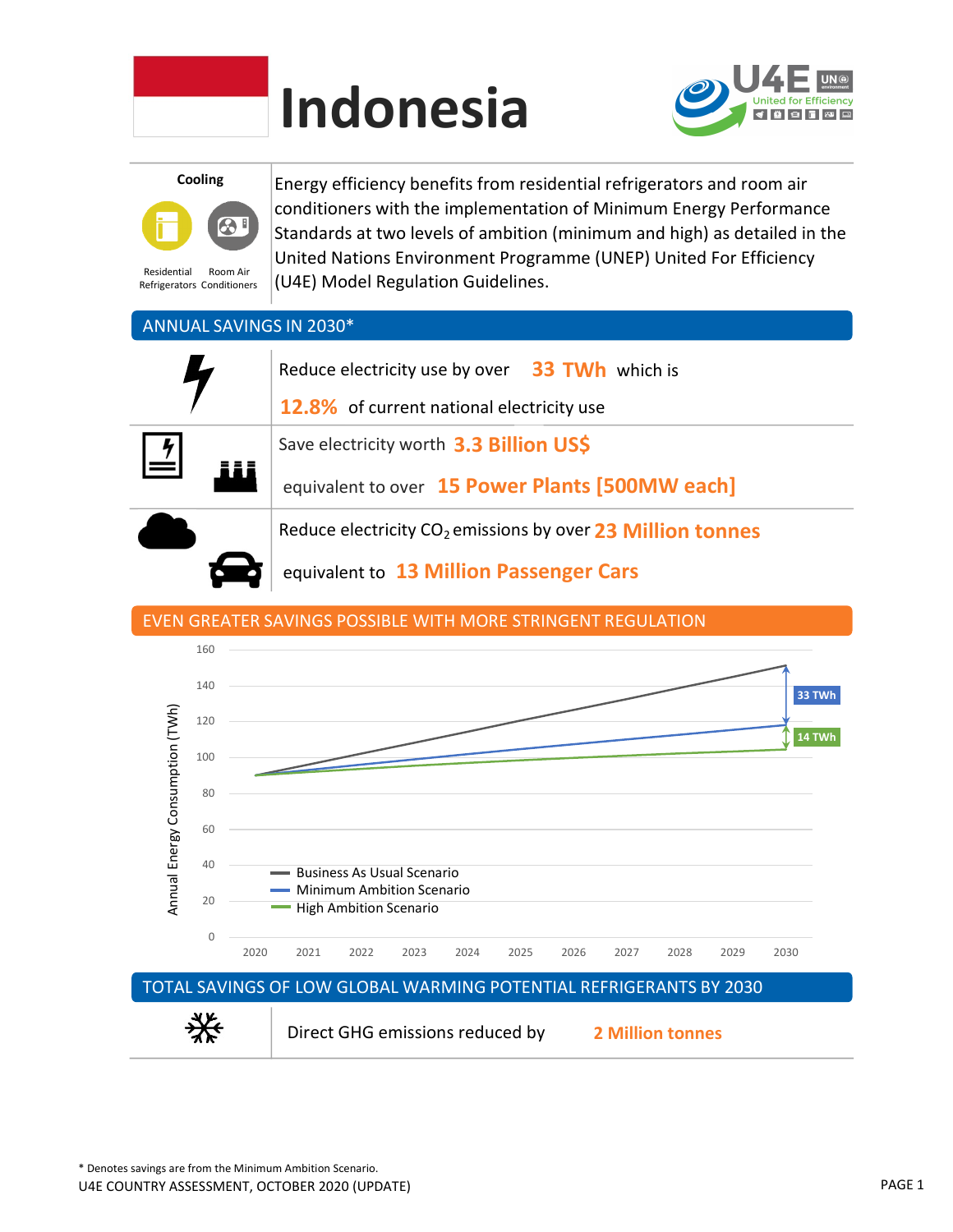## DETAILED BENEFITS



#### ANNUAL SAVINGS IN 2025, 2030 AND 2040\*

|                     |                                            | <b>Residential Refrigerators</b> |      |      | 81<br><b>Room Air Conditioners</b> |       |       |  |
|---------------------|--------------------------------------------|----------------------------------|------|------|------------------------------------|-------|-------|--|
|                     |                                            | 2025                             | 2030 | 2040 | 2025                               | 2030  | 2040  |  |
|                     | Electricity (TWh)                          | 1.8                              | 3.9  | 7.6  | 14                                 | 29    | 57    |  |
| $\mathbf{z}_1$<br>= | <b>Electricity Bills</b><br>(Million US\$) | 180                              | 390  | 760  | 1,400                              | 2,900 | 5,700 |  |
|                     | <b>CO2 Emissions</b><br>(Million tonnes)   | 1.3                              | 2.8  | 5.4  | 10                                 | 21    | 41    |  |

#### CUMULATIVE SAVINGS BY 2030 AND 2040\*

|               |                                            |      | <b>Residential Refrigerators</b> | $\Theta$ | <b>Room Air Conditioners</b> |  |  |
|---------------|--------------------------------------------|------|----------------------------------|----------|------------------------------|--|--|
|               |                                            | 2030 | 2040                             | 2030     | 2040                         |  |  |
|               | Electricity (TWh)                          | 20   | 81                               | 160      | 620                          |  |  |
| 4<br>$\, =\,$ | <b>Electricity Bills</b><br>(Billion US\$) | 2.0  | 8.1                              | 16       | 62                           |  |  |
|               | <b>CO2 Emissions</b><br>(Million tonnes)   | 14   | 58                               | 110      | 440                          |  |  |

#### CONTRIBUTION TO CUMULATIVE ELECTRICITY USE BY 2040



Residential refrigerators Room air conditoners